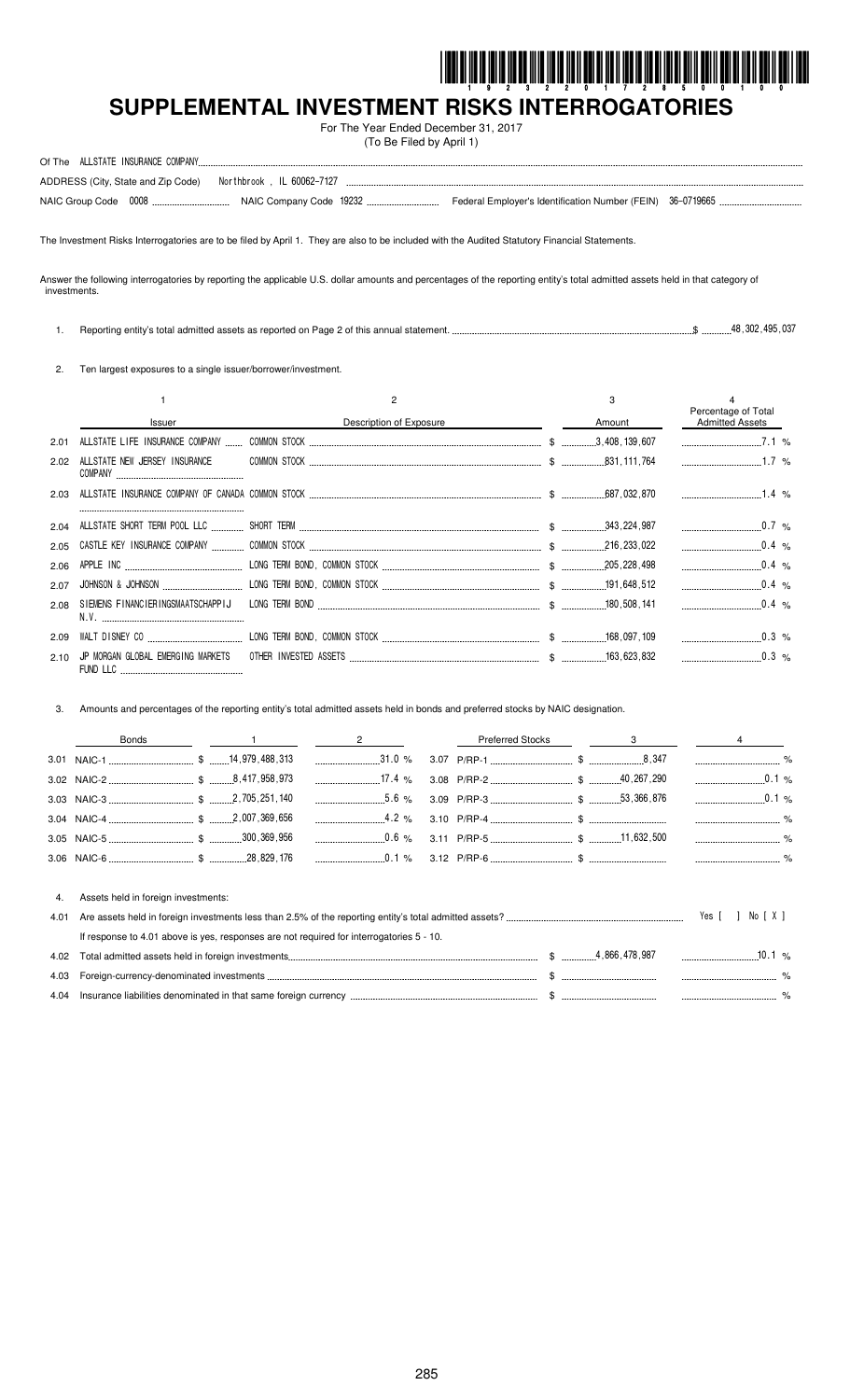| ົບ. | Aggregate foreign investment exposure categorized by NAIC sovereign designation: |  |  |
|-----|----------------------------------------------------------------------------------|--|--|
|     |                                                                                  |  |  |

|      |                                                                                                                                                    |                                           | $\mathbf{1}$ | $\overline{2}$ |
|------|----------------------------------------------------------------------------------------------------------------------------------------------------|-------------------------------------------|--------------|----------------|
| 5.01 |                                                                                                                                                    |                                           |              | 3.5 %          |
| 5.02 |                                                                                                                                                    |                                           |              | $\ldots$ 0.8 % |
| 5.03 |                                                                                                                                                    |                                           |              |                |
| 6.   | Largest foreign investment exposures by country, categorized by the country's NAIC sovereign designation:                                          |                                           |              |                |
|      |                                                                                                                                                    |                                           |              | $2^{\circ}$    |
|      | Countries designated NAIC - 1:                                                                                                                     |                                           |              |                |
| 6.01 |                                                                                                                                                    |                                           |              | 2.0 %          |
|      |                                                                                                                                                    |                                           |              | $1.3\%$        |
|      | Countries designated NAIC - 2:                                                                                                                     |                                           |              |                |
| 6.03 |                                                                                                                                                    |                                           |              | 0.2 %          |
| 6.04 |                                                                                                                                                    |                                           |              |                |
|      | Countries designated NAIC - 3 or below:                                                                                                            |                                           |              |                |
| 6.05 |                                                                                                                                                    |                                           |              | $\ldots$ 0.4 % |
| 6.06 |                                                                                                                                                    |                                           |              | $\ldots$ 0.3 % |
|      |                                                                                                                                                    |                                           |              |                |
|      |                                                                                                                                                    |                                           |              |                |
| 7.   |                                                                                                                                                    |                                           |              | $2.2\%$        |
| 8.   | Aggregate unhedged foreign currency exposure categorized by NAIC sovereign designation:                                                            |                                           |              |                |
|      |                                                                                                                                                    |                                           |              |                |
|      |                                                                                                                                                    |                                           | $\mathbf{1}$ | $\overline{2}$ |
| 8.01 |                                                                                                                                                    |                                           |              | 1.9 %          |
| 8.02 |                                                                                                                                                    |                                           |              | $0.2\%$        |
| 8.03 |                                                                                                                                                    |                                           |              | $\ldots$ 0.1 % |
| 9.   | Largest unhedged foreign currency exposures by country, categorized by the country's NAIC sovereign designation:<br>Countries designated NAIC - 1: |                                           |              | $2^{\circ}$    |
|      |                                                                                                                                                    |                                           |              | $\ldots$ 0.4 % |
| 9.01 |                                                                                                                                                    |                                           |              | $0.4\%$        |
|      | Countries designated NAIC - 2:                                                                                                                     |                                           |              |                |
| 9.03 |                                                                                                                                                    |                                           |              | $\ldots$ 0.2 % |
| 9.04 |                                                                                                                                                    |                                           |              |                |
|      | Countries designated NAIC - 3 or below:                                                                                                            |                                           |              |                |
| 9.05 |                                                                                                                                                    |                                           |              |                |
| 9.06 |                                                                                                                                                    |                                           |              |                |
| 10.  | Ten largest non-sovereign (i.e. non-governmental) foreign issues:                                                                                  |                                           |              |                |
|      |                                                                                                                                                    |                                           |              |                |
|      | $\mathbf{1}$<br>Issuer                                                                                                                             | $\overline{2}$<br><b>NAIC Designation</b> | 3            | $\overline{4}$ |
|      |                                                                                                                                                    |                                           |              | $\ldots$ 0.4 % |
|      |                                                                                                                                                    |                                           |              | $0.3\%$        |
|      |                                                                                                                                                    |                                           |              |                |
|      |                                                                                                                                                    |                                           |              |                |
|      |                                                                                                                                                    |                                           |              |                |
|      |                                                                                                                                                    |                                           |              |                |
|      |                                                                                                                                                    |                                           |              |                |
|      |                                                                                                                                                    |                                           |              | $\ldots$ 0.2 % |
|      |                                                                                                                                                    |                                           |              | $\ldots$ 0.2 % |
|      |                                                                                                                                                    |                                           |              | $\ldots$ 0.2 % |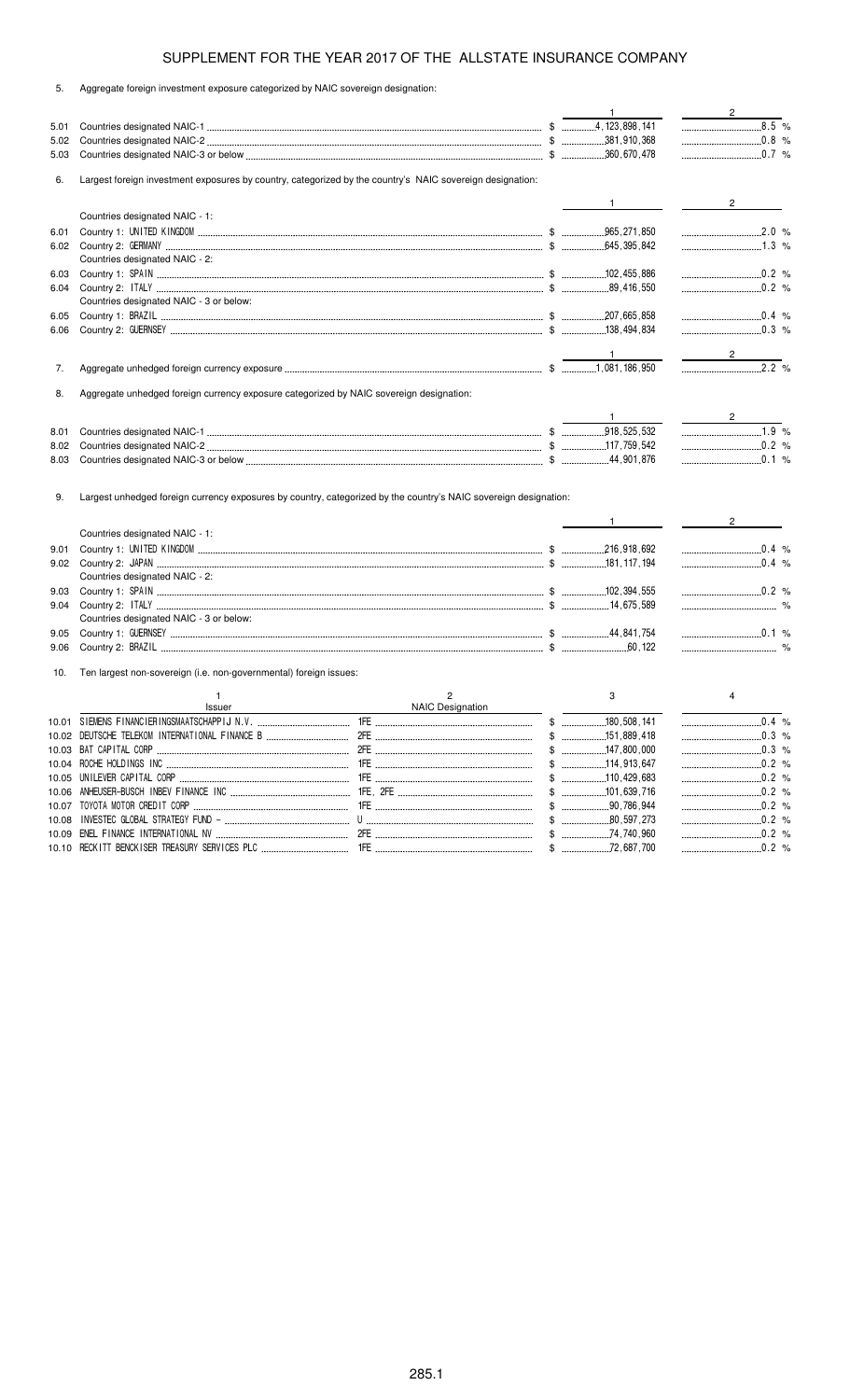| 11.   | Amounts and percentages of the reporting entity's total admitted assets held in Canadian investments and unhedged Canadian currency exposure:     |                |                                |  |
|-------|---------------------------------------------------------------------------------------------------------------------------------------------------|----------------|--------------------------------|--|
| 11.01 |                                                                                                                                                   |                |                                |  |
|       | If response to 11.01 is yes, detail is not required for the remainder of interrogatory 11.                                                        |                |                                |  |
|       |                                                                                                                                                   |                | $2 \left( \frac{1}{2} \right)$ |  |
|       |                                                                                                                                                   |                |                                |  |
| 11.03 |                                                                                                                                                   |                |                                |  |
| 11.04 |                                                                                                                                                   |                |                                |  |
| 11.05 |                                                                                                                                                   |                |                                |  |
| 12.   | Report aggregate amounts and percentages of the reporting entity's total admitted assets held in investments with contractual sales restrictions: |                |                                |  |
| 12.01 |                                                                                                                                                   |                | Yes [ X ] No [ ]               |  |
|       | If response to 12.01 is yes, responses are not required for the remainder of Interrogatory 12.                                                    |                |                                |  |
|       | <u> 1989 - Jan Samuel Barbara, martin da shekara 1980 - An tsara 1980 - An tsara 1980 - An tsara 1980 - An tsara</u>                              |                |                                |  |
|       | Largest three investments with contractual sales restrictions:                                                                                    |                | 0.2 %                          |  |
| 12.03 |                                                                                                                                                   |                |                                |  |
| 12.04 |                                                                                                                                                   |                |                                |  |
| 12.05 |                                                                                                                                                   |                |                                |  |
| 13.   | Amounts and percentages of admitted assets held in the ten largest equity interests:                                                              |                |                                |  |
|       |                                                                                                                                                   |                | Yes [ ] No [ X ]               |  |
|       | If response to 13.01 above is yes, responses are not required for the remainder of Interrogatory 13.                                              |                |                                |  |
|       | Issuer                                                                                                                                            | $\overline{2}$ | 3                              |  |
|       |                                                                                                                                                   |                | $\overline{7.1}$ %             |  |
|       |                                                                                                                                                   |                | $\ldots$ 1.7 %                 |  |
|       |                                                                                                                                                   |                | $1.4\%$                        |  |
| 13.05 |                                                                                                                                                   |                |                                |  |
| 13.06 |                                                                                                                                                   |                |                                |  |
| 13.07 |                                                                                                                                                   |                | $\ldots$ 0.5 %                 |  |
|       |                                                                                                                                                   |                | $\ldots$ 0.4 %                 |  |
| 13.09 |                                                                                                                                                   |                | $\ldots$ 0.4 %                 |  |
|       |                                                                                                                                                   |                | $\ldots$ 0.3 %                 |  |

13.11 OFI GLOBAL: EMERGING MARKETS EQUITY FUND, LP \$ 154,844,471 0.3 %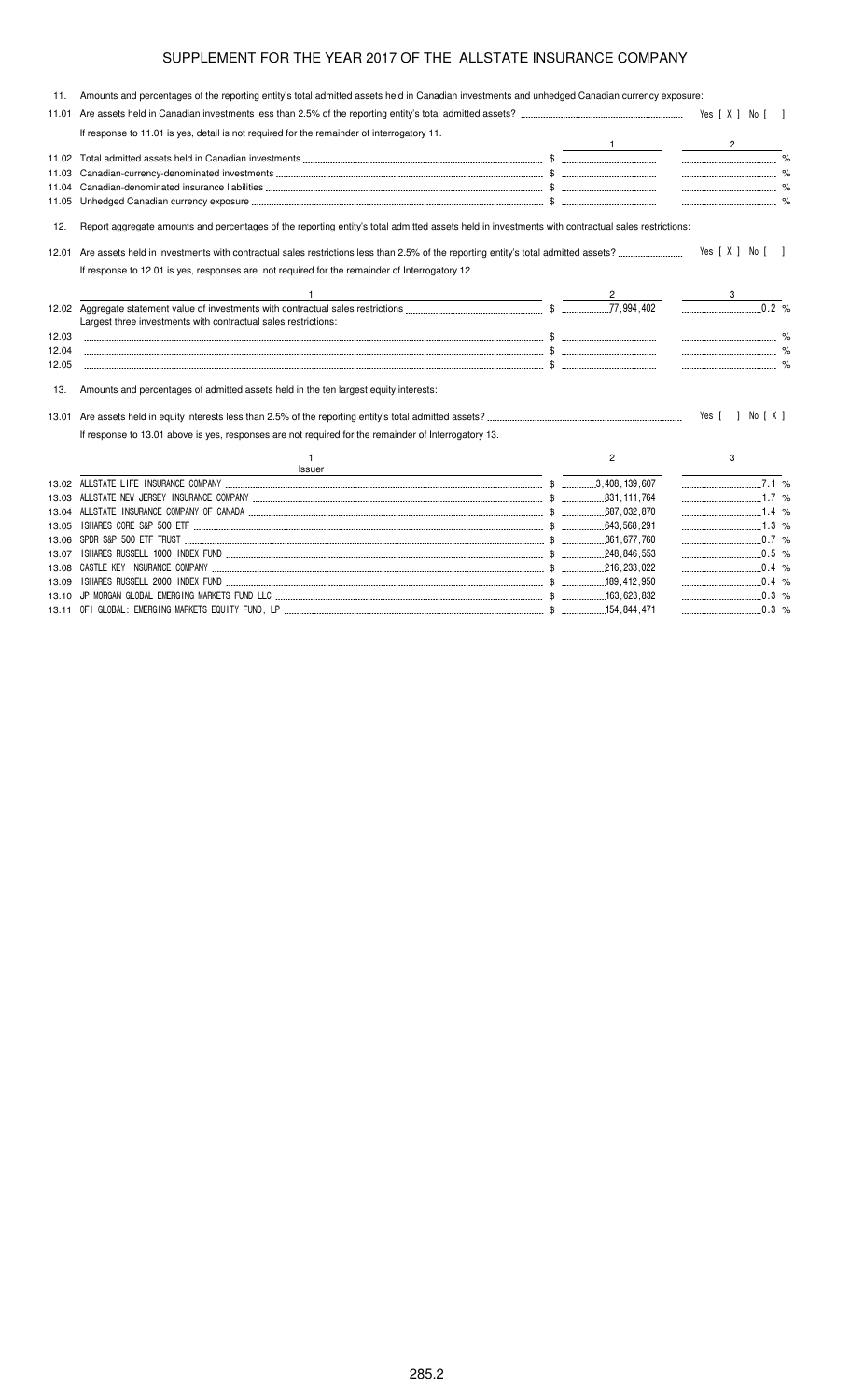| 14.   | Amounts and percentages of the reporting entity's total admitted assets held in nonaffiliated, privately placed equities: |                |                  |  |
|-------|---------------------------------------------------------------------------------------------------------------------------|----------------|------------------|--|
|       |                                                                                                                           |                | Yes [ ] No [ X ] |  |
|       | If response to 14.01 above is yes, responses are not required for the remainder of Interrogatory 14.                      |                |                  |  |
|       |                                                                                                                           | 2              |                  |  |
|       | Largest three investments held in nonaffiliated, privately placed equities:                                               |                |                  |  |
|       |                                                                                                                           |                |                  |  |
|       |                                                                                                                           |                |                  |  |
|       |                                                                                                                           |                | $\ldots$ 0.1 %   |  |
| 15.   | Amounts and percentages of the reporting entity's total admitted assets held in general partnership interests:            |                |                  |  |
| 15.01 |                                                                                                                           |                | Yes [ X ] No [ ] |  |
|       | If response to 15.01 above is yes, responses are not required for the remainder of Interrogatory 15.                      |                |                  |  |
|       | Largest three investments in general partnership interests:                                                               |                |                  |  |
| 15.03 |                                                                                                                           |                |                  |  |
| 15.04 |                                                                                                                           |                |                  |  |
| 15.05 |                                                                                                                           |                |                  |  |
| 16.   | Amounts and percentages of the reporting entity's total admitted assets held in mortgage loans:                           |                |                  |  |
| 16.01 |                                                                                                                           |                | Yes [ X ] No [ ] |  |
|       | If response to 16.01 above is yes, responses are not required for the remainder of Interrogatory 16 and Interrogatory 17. |                |                  |  |
|       | Type (Residential, Commercial, Agricultural)                                                                              | $\overline{2}$ | 3                |  |
| 16.02 |                                                                                                                           |                |                  |  |
| 16.03 |                                                                                                                           |                |                  |  |
| 16.04 |                                                                                                                           |                |                  |  |
| 16.05 |                                                                                                                           |                |                  |  |
| 16.06 |                                                                                                                           |                |                  |  |
| 16.07 |                                                                                                                           |                |                  |  |
| 16.08 |                                                                                                                           |                |                  |  |

16.09 \$ % 16.10 \$ % 16.11 \$ %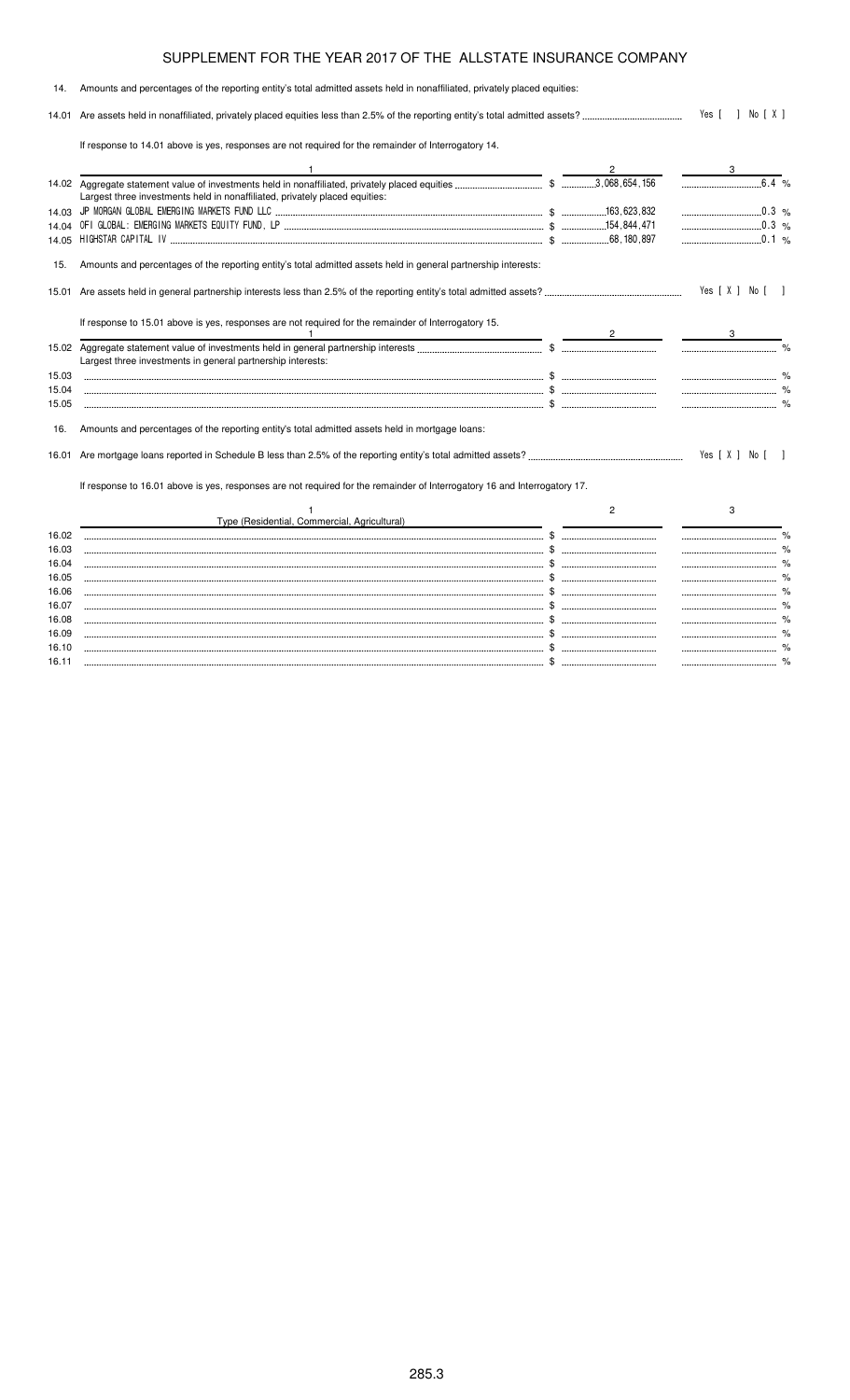Amount and percentage of the reporting entity's total admitted assets held in the following categories of mortgage loans:

|                | Amount and percentage of the reporting entity's total admitted assets held in the ionowing categories of mongage loans.                           |      |        |   | Loans            |               |  |
|----------------|---------------------------------------------------------------------------------------------------------------------------------------------------|------|--------|---|------------------|---------------|--|
|                |                                                                                                                                                   |      |        |   |                  |               |  |
| 16.13          |                                                                                                                                                   |      |        |   |                  |               |  |
| 16.14          |                                                                                                                                                   |      |        |   |                  |               |  |
| 16.15          |                                                                                                                                                   |      |        |   |                  |               |  |
| 16.16          |                                                                                                                                                   |      |        |   |                  |               |  |
| 17.            | Aggregate mortgage loans having the following loan-to-value ratios as determined from the most current appraisal as of the annual statement date: |      |        |   |                  |               |  |
|                | Residential<br>Commercial                                                                                                                         |      |        |   | Agricultural     |               |  |
|                | Loan to Value<br>$\overline{c}$<br>3<br>$\mathbf{1}$<br>4                                                                                         |      |        | 5 | 6                |               |  |
|                |                                                                                                                                                   | $\%$ |        |   |                  |               |  |
|                | 17.02 91 to 95% \$                                                                                                                                |      |        |   |                  |               |  |
|                |                                                                                                                                                   |      |        |   |                  |               |  |
|                |                                                                                                                                                   |      |        |   |                  |               |  |
|                |                                                                                                                                                   |      |        |   |                  |               |  |
| 18.            | Amounts and percentages of the reporting entity's total admitted assets held in each of the five largest investments in real estate:              |      |        |   | Yes [ X ] No [ ] |               |  |
|                | If response to 18.01 above is yes, responses are not required for the remainder of Interrogatory 18.                                              |      |        |   |                  |               |  |
|                | Largest five investments in any one parcel or group of contiguous parcels of real estate.<br>Description<br>$\mathbf{1}$                          |      | $^{2}$ |   |                  |               |  |
| 18.02          |                                                                                                                                                   |      |        |   |                  | $\frac{9}{6}$ |  |
| 18.03          | $\ldots$ . So a set of the set of the set of the set of the set of the set of the set of the set of the set of $\ddot{\bm{x}}$                    |      |        |   |                  |               |  |
| 18.04          |                                                                                                                                                   |      |        |   |                  |               |  |
| 18.05          |                                                                                                                                                   |      |        |   |                  |               |  |
| 18.06          |                                                                                                                                                   |      |        |   |                  |               |  |
|                |                                                                                                                                                   |      |        |   |                  |               |  |
| 19.            | Report aggregate amounts and percentages of the reporting entity's total admitted assets held in investments held in mezzanine real estate loans: |      |        |   |                  |               |  |
| 19.01          |                                                                                                                                                   |      |        |   | Yes [X ] No [ ]  |               |  |
|                | If response to 19.01 is yes, responses are not required for the remainder of Interrogatory 19.                                                    |      |        |   |                  |               |  |
|                |                                                                                                                                                   |      |        |   |                  |               |  |
|                | Largest three investments held in mezzanine real estate loans:                                                                                    |      |        |   |                  |               |  |
| 19.03          |                                                                                                                                                   |      |        |   |                  |               |  |
|                |                                                                                                                                                   |      |        |   |                  |               |  |
|                |                                                                                                                                                   |      |        |   |                  |               |  |
| 19.04<br>19.05 |                                                                                                                                                   |      |        |   |                  | %             |  |